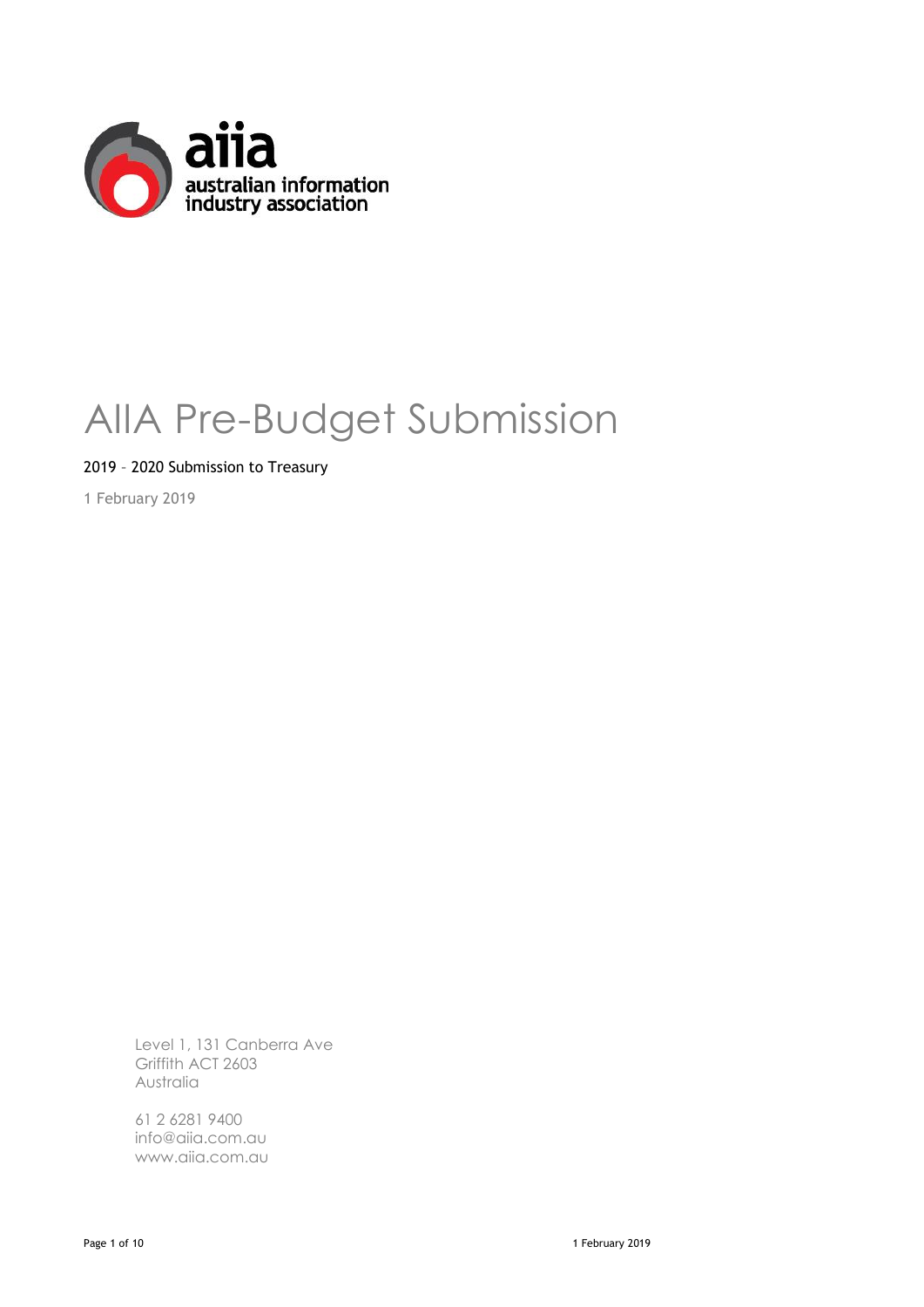### **Executive** Summary

Fostering the digital skills needed for the future with the right policies, regulatory framework and funding is critical to the economic growth, productivity and sustainability of our Nation as we find ourselves immersed in the Fourth Industrial Revolution. It is with this broader vision in mind that AIIA has focussed on three policy areas in this submission − namely, **Digital Skills**, **Innovation** and **Government Digital Sourcing**.

#### **Digital Skills**

AIIA members are committed to ensuring that the right digital skills are identified, developed and funded with the support of government policies and legislation. Policies that recognise multiple pathways for domestic skills development and visa categories for attracting and retaining world class talent are critical to ensuring that Australians have the capability and capacity to contribute and demonstrate leadership through the disruption and opportunities which the Fourth Industrial Revolution (4IR) will bring.

Industry members note that multiple pathways to developing and acquiring digital skills is becoming the norm, providing employees with both the technical and soft skills required for careers in industry. On the job training provided by research and development (R&D) activity is critical to this equation.

#### **Innovation**

Australian innovation stems from research, development and risk taking. This leads to commercialisation of products and services, providing attractive returns on investments and has a positive flow-on effect on skills development and job creation. Simple to use, internationally competitive tax incentive programs stimulate the Australian digital industry to maintain investments in local R&D activities that can also boost Australia's competitiveness.

Commercialising innovative digital products and services and selling them to customers in the national and global market is also critical to Australia's economic growth. Members believe more can be done by government to improve commercialisation and collaboration between the private and public sectors.

#### **Government Digital Sourcing**

The Australian Government is a valued customer across the full range of AIIA members and is one of the biggest spenders on digital products and services in Australia. Successfully delivering to government provides a business with credentials that can lead to other national and global customers. Government payment terms also provide much needed security for cash flow especially for small business entities.

As one of the largest buyers of digital products and services the Government is in itself a significant player in the Australian digital innovation ecosystem. However, the national opportunity to foster business entrepreneurship and innovation in government services is being hampered by complex and risk averse procurement processes.

The move away from paper-based ICT procurement to *digitised ICT sourcing* is a shift in the right direction – this work needs to continue to make the processes transparent and clear.

However, more work is needed to simplify government digital sourcing processes and compliance requirements. New ways need to be tried for industry to show case its innovative digital products to government buyers outside the procurement framework and without risk to their intellectual property.

AIIA recommendations for funding under the 2019-2020 Budget on **Digital Skills**, **Innovation** and **Government Digital Sourcing** are detailed below.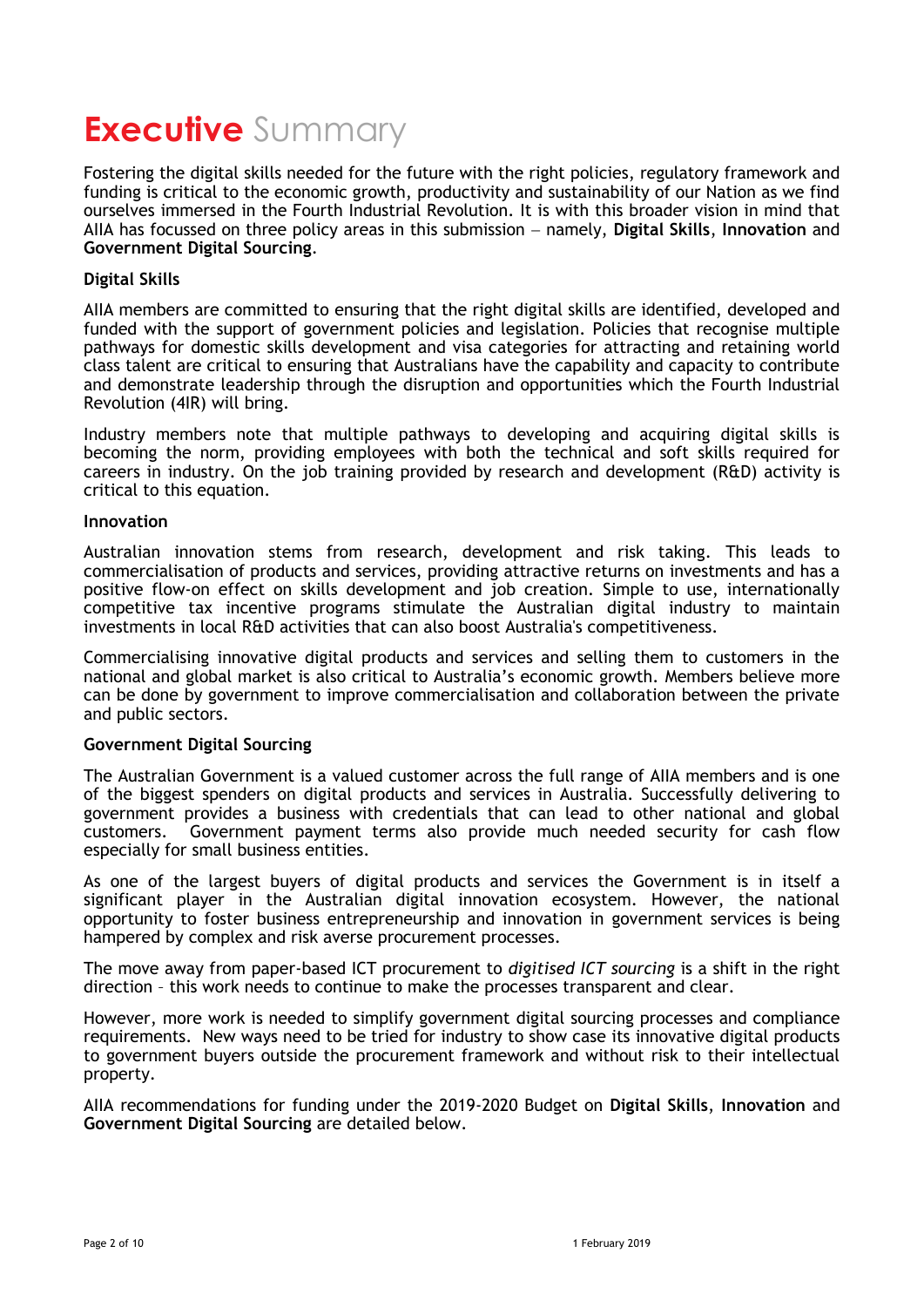# About the AIIA

The Australian Information Industry Association (AIIA) is Australia's peak member body for the digital industry. AIIA is a not-for-profit organisation that has, since 1978, pursued activities to stimulate and grow the digital ecosystem, to create a favourable business environment and drive Australia's social and economic prosperity.

AIIA does this by providing a strong voice on its members' policy priorities, creating a sense of community through events and education, fostering collaboration between industry and government and curating compelling content and relevant information.

AIIA's National Board and its State Councils embody the diversity of the Australian digital economy, including large Australian companies, multinationals and small and medium sized businesses.

AIIA's members range from start-ups and the incubators that house them, to small and mediumsized businesses including many 'scale-ups' and large Australian and global organisations. They include organisations such as Apple, Adobe, Cisco, Deloitte, DXC, Gartner, Google, IBM, Infosys, KPMG, Lenovo, Microsoft, Oracle, Optus, Qlik, Salesforce and Telstra, national companies such as Australian Data Centres, Canberra Data Centre, Data#3, KTM Capital, Information Professionals, Technology One, and SMEs including Silverstone Edge, SME Gateway and Zen Enterprise and startups such as OKRDY.

While AIIA's members represent around two-thirds of the technology revenues in Australia, more than 90% of our members are SMEs.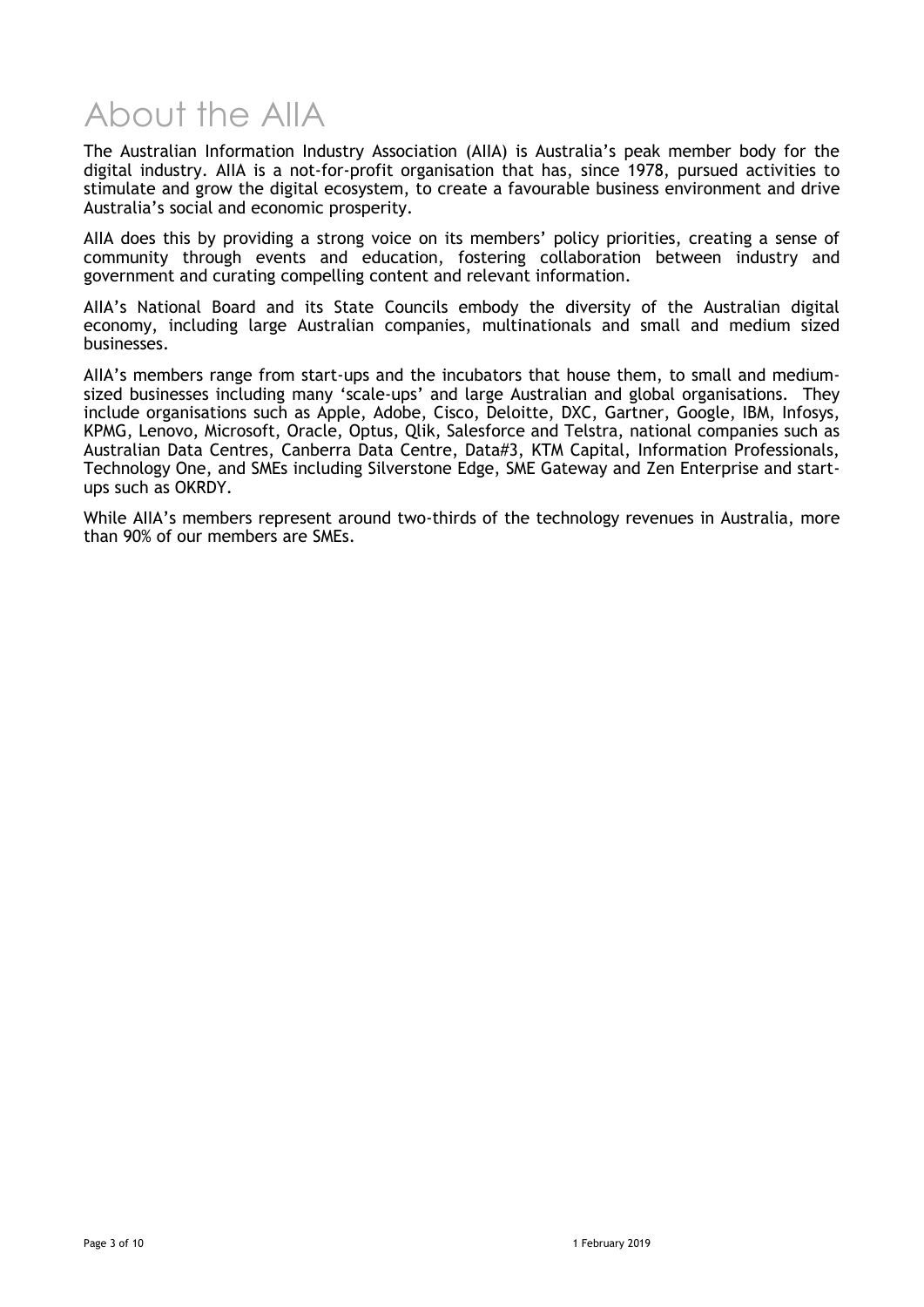# **Summary** of Recommendations

#### **In order to address the digital skills shortage in Australia, funding should be provided for:**

- 1. Developing and implementing a national education campaign to provide immediate and ongoing awareness for students, teachers, parents and career advisors about flexible learning options and multiple career paths for relevant and rewarding digital careers;
- 2. Investing in the agile and timely development and provision of nationally accredited VET qualifications to respond to localised and/or unique industry demands to meet critical digital skill shortages;
- 3. Providing necessary policy, and efficient and timely processes, for bringing in overseas digital talent to fill targeted unmet digital skill requirements in the Australian market; and
- 4. Ensuring continued Government support of Industry-led digital skill development, training and job placement initiatives.

#### **In order to foster digital innovation and commercialisation, funding should be provided for:**

- 5. Establishing an advisory and oversight body constituted by representatives from industry, research institutions and government. Responsibilities would be to drive a National Innovation Agenda – including R&D activities - through good governance, established objectives and clear performance indicators;
- 6. Encouraging the digital industry to undertake their R&D activities in Australia through increased grants and internationally competitive tax incentives;
- 7. Developing simple guidelines and education tools on R&D Tax Incentive (R&DTI) compliance requirements with input from government regulators, industry and research institutions to reduce compliance costs;
- 8. Developing capability in commercialisation of digital products and services through education, attracting skilled migrants with expertise in commercialising digital products and services, and providing industry-based mentoring for commercialisation by global experts; and
- 9. Introducing a R&DTI "collaboration premium" as previously proposed by Innovation and Science Australia (ISA) in *Australia 2030: Prosperity through Innovation*<sup>i</sup> , to encourage cross sector collaboration including with the Australian Public Sector.

#### **In order to improve Digital Sourcing by Australian Government, funding should be provided for:**

- 10. Establishing an advisory body to improve the digital sourcing capability and digital literacy of the Australian Public Service (APS) in partnership with industry and research institutions;
- 11. Simplifying and improving the transparency and consistency in digital sourcing processes and practices across government agencies in partnership with industry and research institutes in order to achieve more efficient outcomes for both industry sellers and government agency buyers; and
- 12. Continuing with a program for improving government digital sourcing processes under an advisory body constituted by senior executives from government agencies and industry.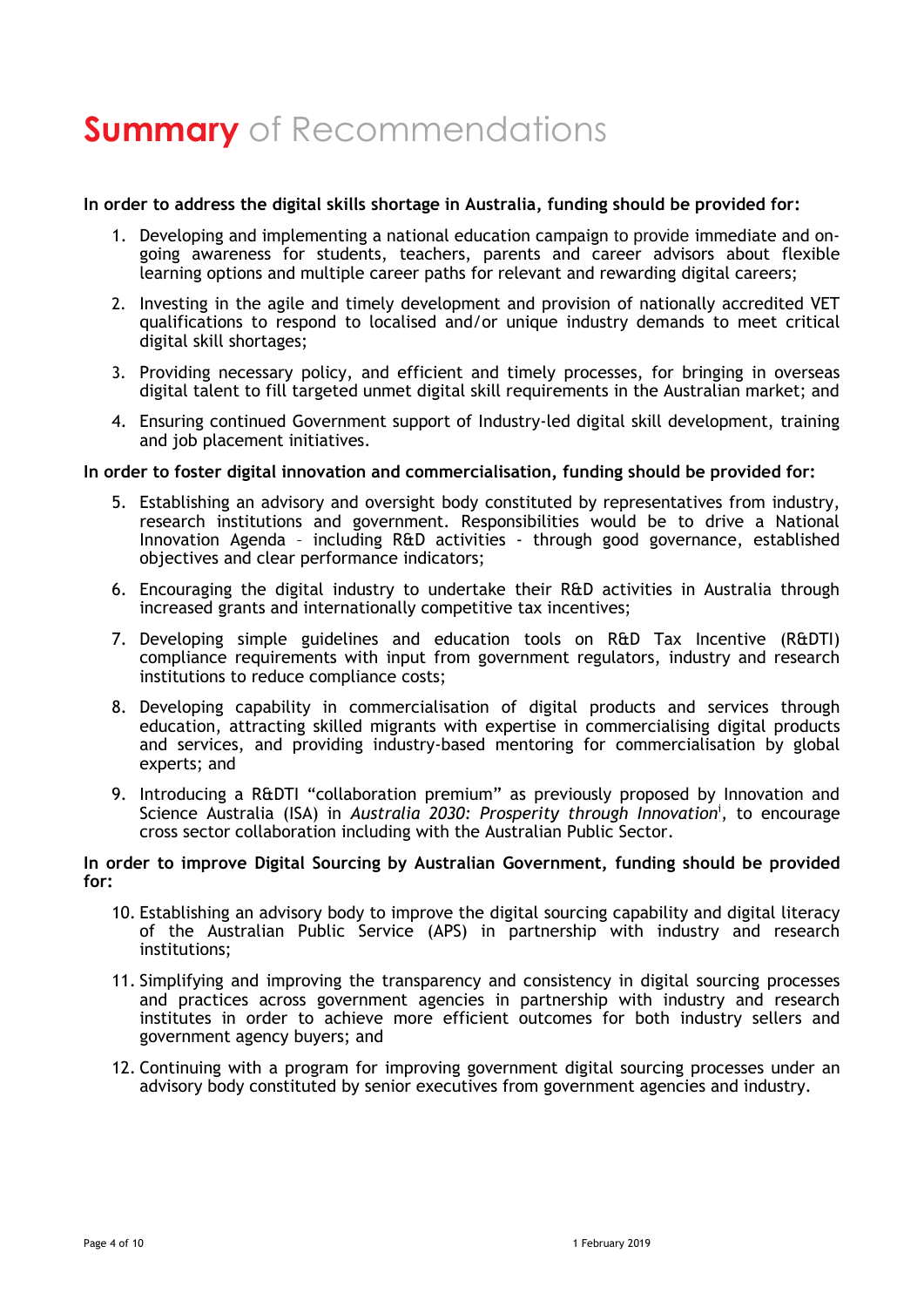### **Digital Skills**

In Australia and most other industrialised economies, the demand for a trained and experienced digital workforce continues to outstrip supply. This trend is accelerating and the demand for skilled digital workers cannot be met in Australia through the current volume of domestic graduates. An Australian workforce that is digitally literate and skilled is essential to national economic growth and business competitiveness, especially in regional areas.

The 2018 *Australia's Digital Pulse*ii report states, "with domestic graduates from ICT degrees still below 5000 a year, the only way we'll reach workforce targets is by importing labour, much as we have done for the past five years". This creates a major challenge for Australia. Over the next decade, policies and practices need to be put in place to ensure a sufficient supply of skills aligned to changing needs of the labour market particularly due to rapid technological acceleration.

AIIA members find that digital skills alone are not a guarantee of success in the workplace. Enterprise skills such as interpersonal and communication skills, problem solving, creativity and the ability to work in a team environment are equally important. Young Australians need to be exposed to entrepreneurship in addition to technology, providing skills in business level innovation. Such skills only proliferate where an active start-up culture is promoted, where new companies are being created, expanded and commercialised.

In their 2013 research the University of Canberra's Education Institute<sup>iii</sup> found that Australian secondary school students largely perceive digital skills and expertise as being 'boring', office bound, and irrelevant to their preferred career path.

This perception needs to be changed. Currently there is a gap in a nationwide education campaign that targets students and their trusted career-influencers that delivers information on the creative, rewarding and engaging digital career options and multiple paths to these careers. Options such as creating micro-credentialsiv for school leavers, who do not go on to tertiary studies, also need to be funded and promoted.

**Recommendation 1**: Develop and implement a national education campaign to provide immediate and on-going awareness for students, teachers, parents and career advisors about flexible learning options and multiple career paths for relevant and rewarding digital careers.

There is a significant shortfall of available digital skills and expertise in the Australian workforce. *Australia's Digital Pulse* highlights that many other developed countries outperform Australia on measures such as digital employment and science, technology, engineering and mathematics (STEM) skills in schools, "with no sign of improvement over recent years". This is an impediment to government digitisation as well as industry and small to medium enterprise (SME) growth.

While medium and long term digital skill development strategies are required at a national level, there is an immediate short term government, industry and SME requirement for skilled and expert digital professionals. The establishment, testing and evaluation of processes to match VET digital skills providers to targeted and local workforce/business demands will attract participants from diverse backgrounds and fast track their completion of accredited digital courses, increasing availability of the required digital and complementary soft skills base.

**Recommendation 2:** Invest in the agile and timely development and provision of nationally accredited VET qualifications to respond to localised and/or unique industry demands to meet critical digital skill shortages.

AIIA members report that increasing digital skill shortages impedes the innovation opportunities to apply new digital technologies and increases the risk to business delivery.

The current Temporary Skill Shortage (TSS) visa assessment processes take too long. This results in competition for domestic digital talent and increases the likelihood of off-shoring of digital services. TSS visa assessment processes need to be simpler, faster and more agile to maintain the Australian digital industry's global competitiveness.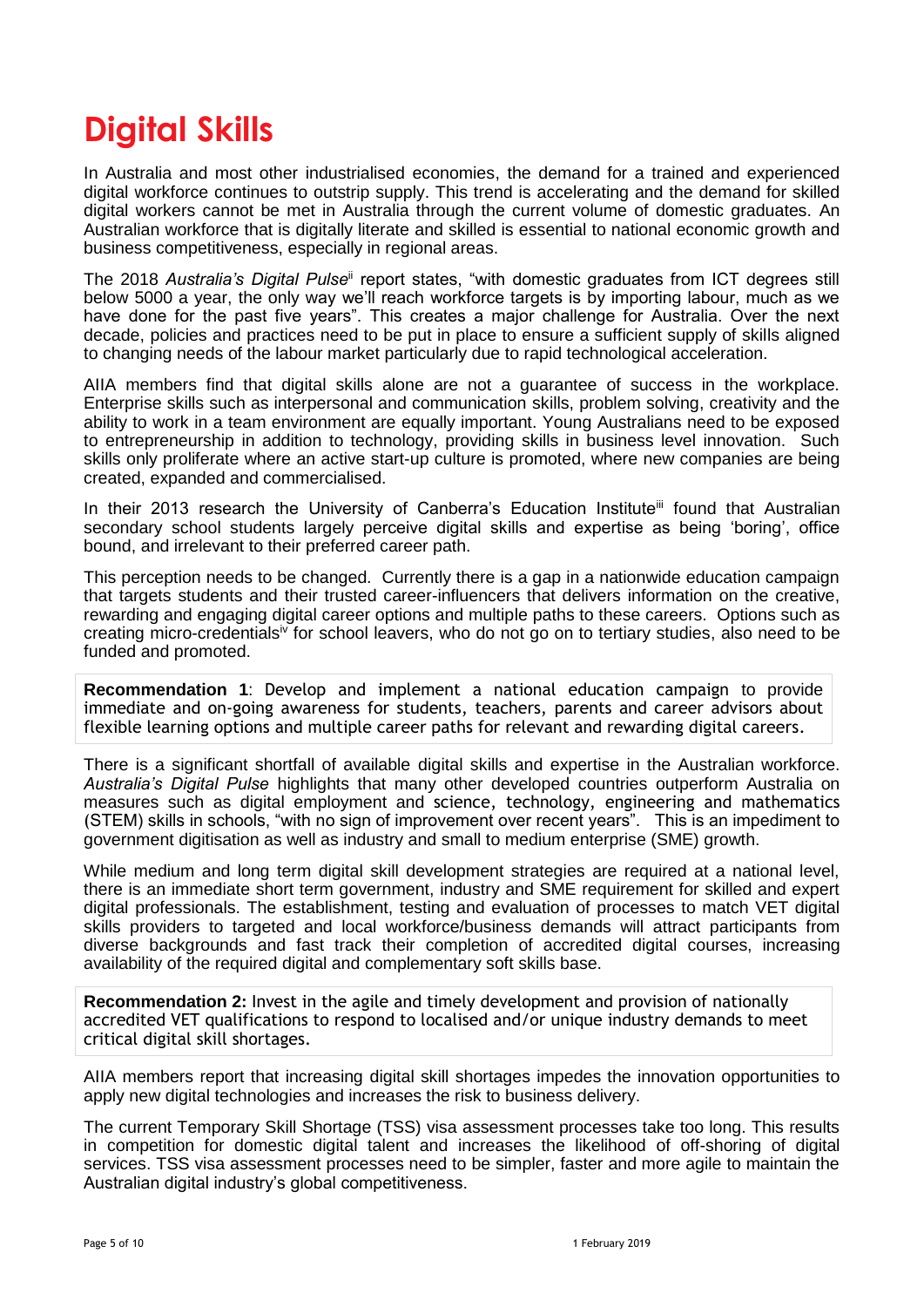Our members are keen to learn from recent Government experience on the fast-tracking of the import of critical digital skills and look forward to working with government on the implementation of further initiatives to attract global digital talent to Australia.

**Recommendation 3:** Provide necessary policy, and efficient and timely processes, for bringing in overseas digital talent to fill targeted unmet digital skill requirements in the Australian market.

Industry has taken the initiative to address digital skill shortages through programs such as the Skilling Australia Foundation *P-Tech*<sup>v</sup> program, co-funded by Government and demonstrating successful outcomes.

**Recommendation 4:** Ensure continued Government support of Industry-led digital skill development, training and job placement initiatives.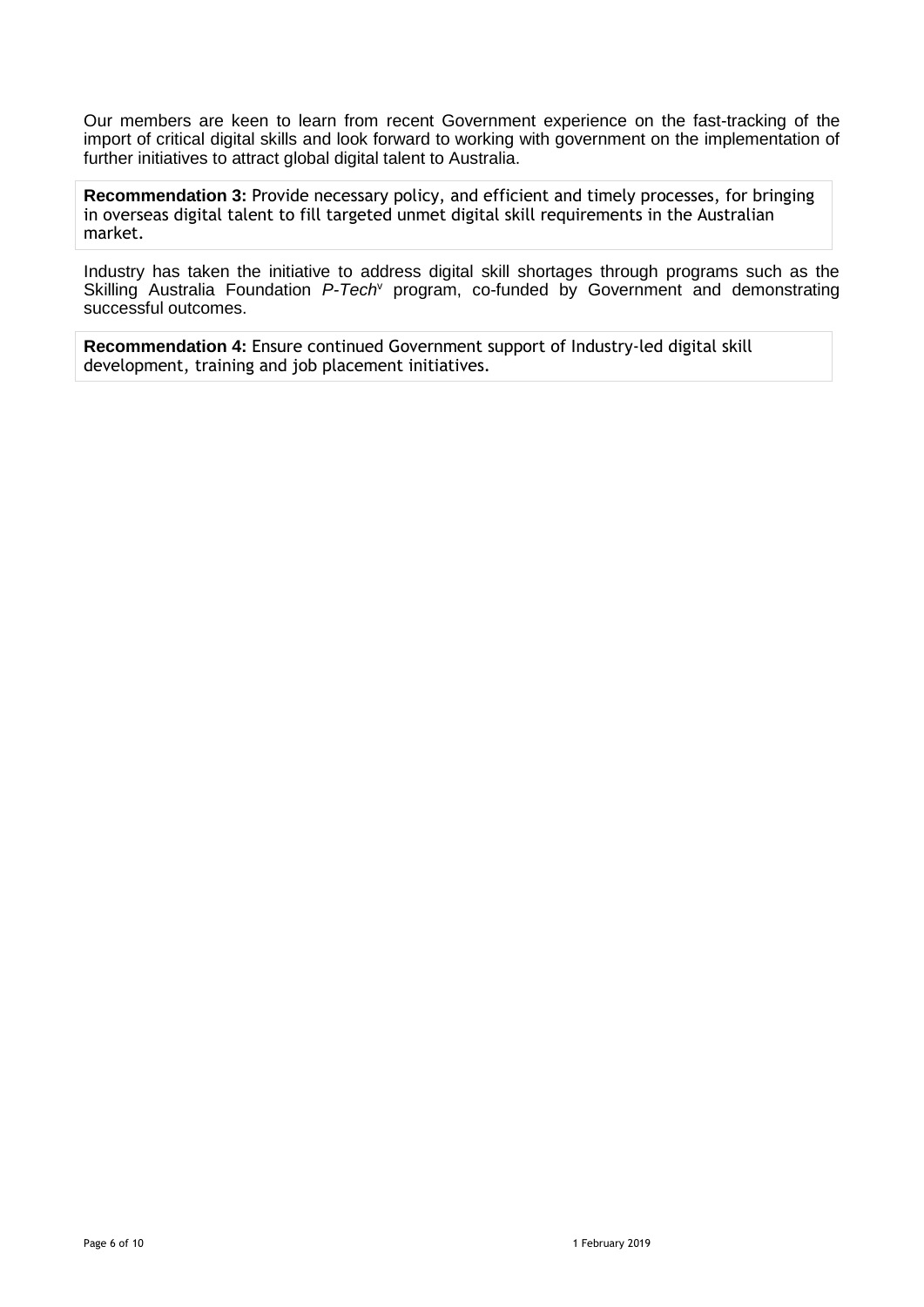### **Innovation**

"Digital innovation can deliver \$315 billion in gross economic value to Australia over the next decade, making it a critical ingredient in the nation's ongoing economic success" says AIIA member Data61 in their 2018 *Digital Innovation Report*<sup>vi</sup>. The report finds that the total economic value derived from digital innovation in Australia represents 7.4 per cent of the country's total gross domestic product (GDP) over the past two decades, compared with 11.2 per cent of GDP in advanced economies.

Currently, the proportion of organisations in Australia that receive government funding for innovation is remarkably low  $-$  the lowest in the OECD for large firms and the second lowest for SMEs according to 2019 OECDvii analysis. Additionally, the 2018 Australia's *Digital Pulse* reported that Australia currently ranks number 12 out of the 16 countries surveyed on business expenditure on digital R&D. This lack of funding is not only damaging to our current levels of innovation, but will have a deleterious effect on our long-term ability to innovate and commercialise those innovations.

Australian investment in R&D is declining. In 2018 *Universities Australia*viii reported that Australia now spends 1.88 per cent of GDP on research and development, well below the OECD average of 2.38 per cent, and for the first time since records have been kept, OECD figures show that Australia's business R&D declined in 2015-16.

For it to thrive, Australia's innovation system requires a whole-of-government reform initiative. There must be long-term political will to execute on the many moving and interconnected parts – competition policy, tax reform, R&D funding, private and public sector commercialisation capability, and labour market reforms.

Urgent Government leadership is required if Australia is to reap the substantial economic benefits provided though a vibrant, innovation led, world class digital R&D industry. Renewed support for tax incentives that help offset the cost of R&D and targeted digital grant funding is desperately needed.

Government needs to take on a prominent role and refresh the innovation agenda, develop and own an ambitious national vision to focus investments and capability-building in innovation, through policies and legislation. To ensure a comprehensive and cohesive approach is taken, government must work with industry and research institutions to realise this objective.

**Recommendation 5:** Establish an advisory body constituted by representatives from industry, research institutions and government. Responsibilities would be to drive a National Innovation Agenda – including R&D activities - through good governance, established objectives and clear performance indicators.

In relation to private sector innovation, government needs to do more to encourage business expenditure on research and development. A renewed focus on better R&D tax incentives would help underpin growth.

The R&DTI program is highly valued by AIIA members as an enabler for industry innovation. It provides support for companies to invest in Australian R&D – employing STEM personnel and fostering new ideas and initiatives. Adding complexities (e.g. tiered systems which prevent companies from calculating their benefit in advance) will act as a disincentive for industry investing in R&D in Australia.

**Recommendation 6:** Encourage the digital industry to undertake their R&D activities in Australia through increased grants and internationally competitive tax incentives.

In recent times the R&DTI compliance burden has increased, with changing interpretations and standards of proof imposed by regulators. Clear and consistent guidance is needed, along with firm commitment and engagement by government in a National Innovation Agenda.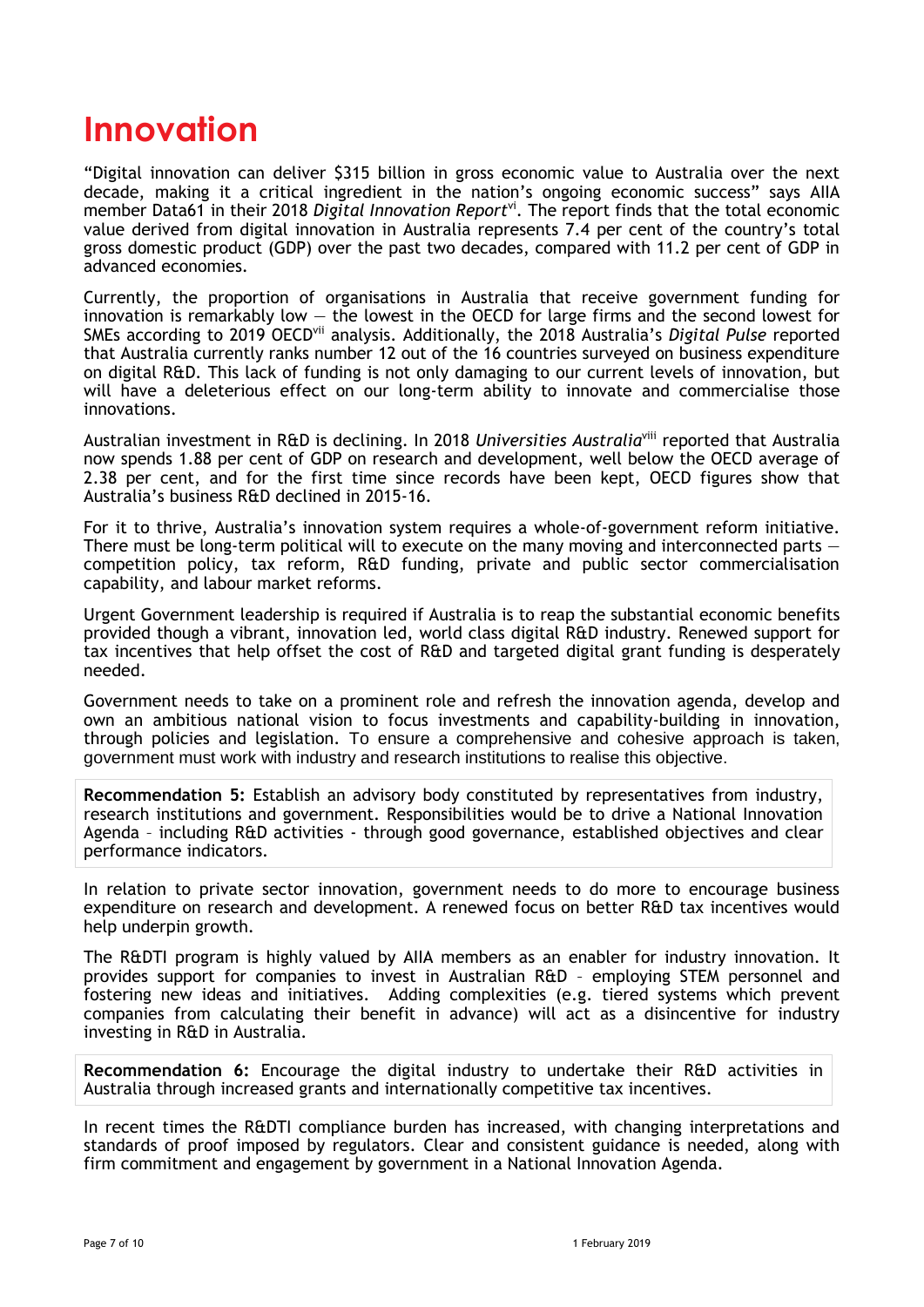**Recommendation 7: D**evelop simple guidelines and education tools on R&DTI compliance requirements with input from government regulators, industry and research institutions to reduce compliance costs.

Australia's global ranking in terms of commercial outputs is much lower than its ranking in terms of its input and investment into R&D. Accordingly, there is a pressing need for Australia to attract global talent with commercialisation experience.

**Recommendation 8:** Develop capability in commercialisation of digital products through education, attracting skilled migrants with expertise in commercialising digital products and services, and providing mentoring for commercialisation by global experts.

Globally Australia rates poorly for its level of collaboration between private and public sectorsix. Until recently, academics have not been adequately rewarded or incentivised for collaborating with the private sector. By the same token, the private sector has found the public sector to be too academic and slow to respond to the often fast moving needs of industry. Tax incentives and other measures to encourage greater collaboration are needed and should be assessed periodically for their efficacy.

**Recommendation 9:** Introduce a R&DTI "collaboration premium' as previously proposed by Innovation and Science Australia (ISA) in its Prosperity 2030 Report to encourage cross sector collaboration including with the Australian Public Sector.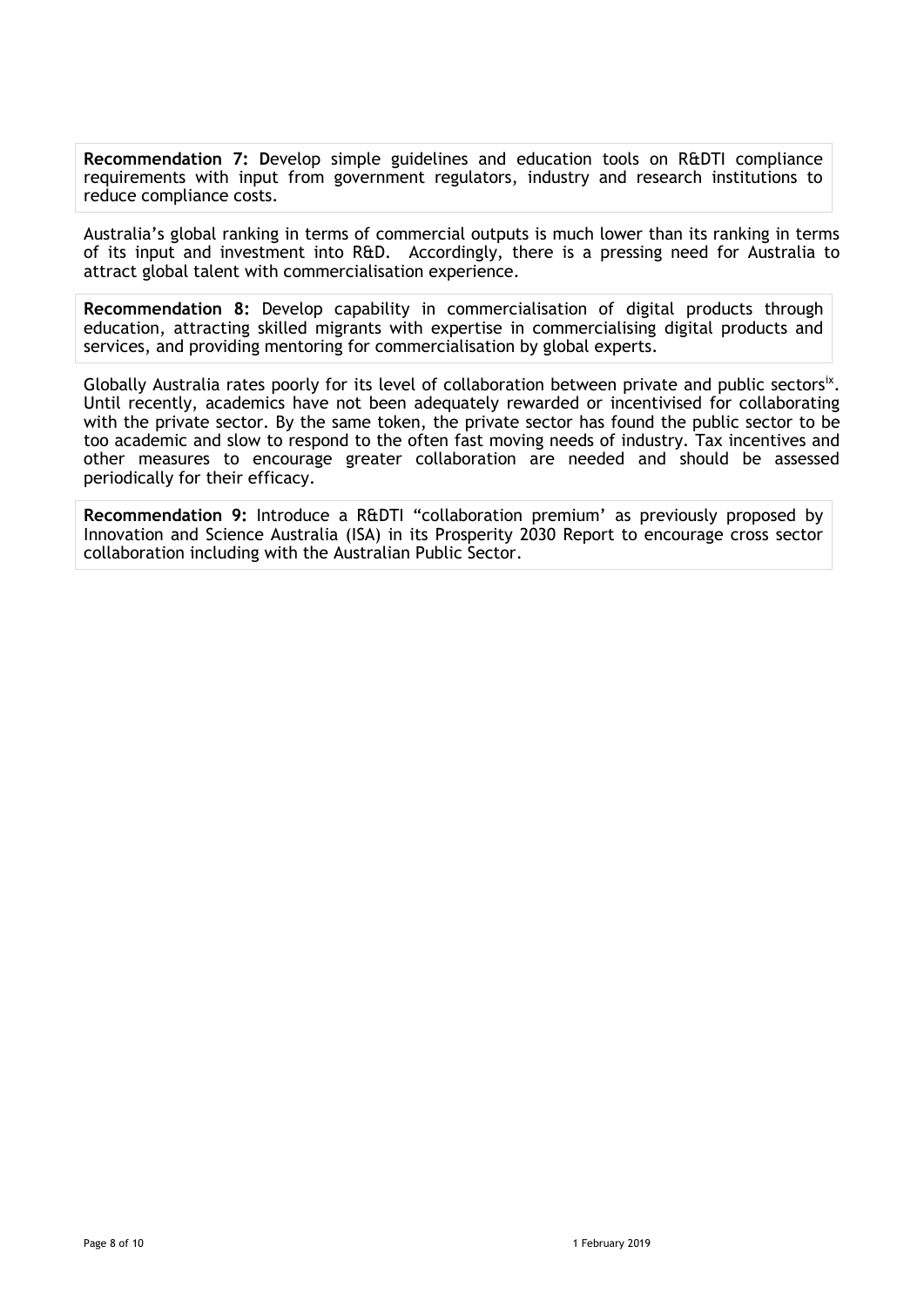### **Government Digital Sourcing**

The 2017 Australian Government ICT Procurement Taskforce Report<sup>x</sup> identified that the capability and capacity issues in the APS included a lack of technical digital capability in the market analysis required to articulate the requirements and sort and assess the potential solutions on offer provided by industry. This view was reiterated by the June 2018 Senate Finance and Administration Committee Report on *Digital delivery of Government Services*xi. Coupled with the diversity in procurement skill across agencies, this means that digital sourcing practices vary greatly across and within agencies.

**Recommendation 10:** Establish an advisory body to improve the digital sourcing capability and digital literacy of the Australian Public Service (APS) in partnership with industry and research institutions.

Responding to government tenders requires an investment in time and effort from industry. Small to medium size enterprises and start-ups usually do not have dedicated in house resources for responding to tenders. This includes business development managers and lawyers who review draft contract terms for a panel arrangement or government contract.

Agencies also continue to try and shift the risk to industry through insurance clauses with approaches varying from agency to agency.

Value for money (VFM) under the Commonwealth Procurement Rules means assessing more than the monetary value of a response. However, agency variations in VFM assessment together with a lack of transparency and clarity gives rise to a lot of confusion for industry.

Government buyer fear of breaching probity requirements often means that government buyers prefer to have minimal contact with industry sellers. This often makes it impossible for sellers, to clarify specifications in an agency's approach to market.

The consequences of not addressing these high tendering burdens and barriers to entry are significant for small to medium enterprises and start-ups. The result is less diversity, innovation and competition amongst those responding to government tenders. Additionally, flaws in tender documents are likely to flow through to the resulting contracts with potential ramifications on project outcomes.

**Recommendation 11:** Simplify and improve the transparency and consistency in digital sourcing processes and practices across government agencies in partnership with industry and research institutes in order to achieve more efficient outcomes for both industry sellers and government agency buyers.

While funding for the Dynamic Sourcing for Procurement initiative, updates to AusTender and the Digital Marketplace have seen the shift from a paper based to digital procurement, there is still a tendency to replicate paper-based digital sourcing processes in the digital realm. For example, on-boarding of new industry sellers to panels remains a cumbersome process in the digital era requiring sellers to supply agencies with the same information multiple times for multiple panels and agency specific contract and administrative requirements. Application Program Interfaces (APIs) should be utilised by agencies for sharing core data on approved industry sellers on agency panel arrangements.

**Recommendation12:** Continue with a program for improving government digital sourcing processes under an advisory body constituted by senior executives from government agencies and industry.